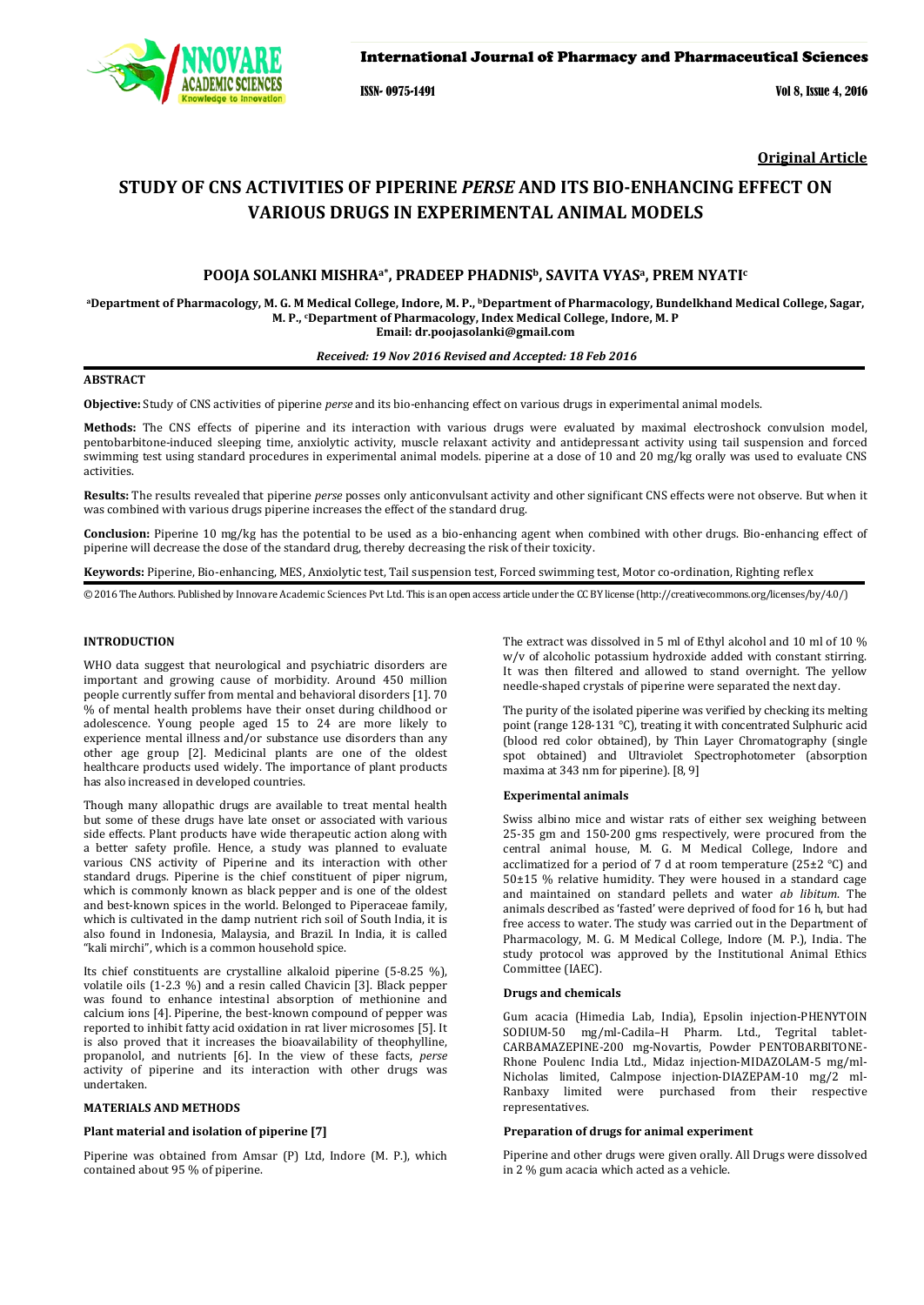#### **Experiment design**

(i) Effect of piperine *per se* and its interaction with carbamazepine in "electroshock convulsion in albino mice."

The albino mice were divided into eight groups of 8 each. The eight groups were treated respectively as under Group I received 2 % gum acacia 10 ml/kg, Group II received phenytoin 0.5 mg/kg, Group III received Carbamazepine 15 mg/kg, Group IV received Carbamazepine at a sub-anticonvulsant dose of 7.5 mg/kg [10], Group V received piperine 10 mg/kg, Group VI received piperine 20 mg/kg, Group VII received piperine 40 mg/kg and Group VIII received a combination of carbamazepine and piperine (7.5 mg/kg+10 mg/kg). All drugs were administered orally one hour prior to the application of electroshock. The electroshock was given by electrodes which were applied to pinna of a mouse. 50 mA current was given for 0.2 s. Different stages of MES were noted ( an observation on the hind limb extension was mainly focused). Reduction in time or the abolition of tonic extensor phase was noted. A complete abolition of hind limb tonic extension was considered as 100 % protection [11].

(ii) The effect of piperine *per se* and its interaction with "pentobarbitone induced loss of righting reflex in albino rats."

The study was done in 48 male albino rats, divided into six groups of 8 animals each. The six groups were treated respectively as:-Group I received 2 % gum acacia 10 ml/kg, Group II received pentobarbitone 40 mg/kg [12], Group III received piperine 10 mg/kg, Group IV received piperine 20 mg/kg, Group V received piperine 40 mg/kg and Group VI received a combination of pentobarbitone and piperine  $(40+10 \text{ mg/kg})$ .

Time of onset of loss of righting reflex and duration of loss of righting reflex was recorded. The animals were placed in supine with their back on the surface. Time of recovery was noted when animals correct its posture from supine to pronated one (normal). The time of recovery provides us the duration of loss of righting reflex.

(iii) Effect of piperine *per se* and its influence on anxiolytic property of midazolam in albino mice using "elevated plus maze (EPM)" instrument

The elevated plus-maze was introduced by Pellow *et al.* [13] for rats and by Listetil *et al.* [14] for mice. The EPM apparatus consisted of two open arms (30 x 5 cm) and two closed arms (30 x 5 x 20 cm) emanating from a common central platform (5 x 5 cm). The two pairs of identical arms were opposite to each other. The entire apparatus was elevated to a height of 50 cm above the floor level. The albino mice were divided into four groups of 8 each. The four groups were treated respectively as Group I-2 % gum acacia (10 ml/kg), Group II midazolam (0.2 mg/kg), Group III piperine (10 mg/kg) and Group IV midazolam and piperine (0.2 mg/kg+10 mg/kg).

Procedure-The animals received the treatment as per the schedule, 1 hour before the start of the session. At the beginning of the session, a mouse was placed at the center of the maze, its head facing the closed arms and total entries in different arms were recorded. An entry was defined as the presence of all four paws in the arm. The EPM was carefully wiped, with 10 % ethanol after each trial, to eliminate the possible bias due to the odor of the previous animal.

(iv) Effect of piperine *per se* and its influence on skeletal muscle relaxant property of diazepam in albino mice using "Techno ROTA ROD" instrument

The albino mice were divided into four groups of 8 each. The four groups were treated respectively as: Group I-2 % gum acacia (10 ml/kg), Group II diazepam (3 mg/kg) [15], Group III piperine (10 mg/kg) and Group IV diazepam and piperine (3 mg/kg+10 mg/kg).

Procedure-Motor coordination and balance were tested using accelerating rotarod (Techno Rota Rod System). Mice were placed on a horizontal metal rod (3 cm diameter) rotating at an initial speed of 10 rpm/min. the terminal speed of the rod was 20 rpm in accelerated studies, and rotational velocity of the rod was linearly

increased from 10 to 20 rpm within 20 s. The time each animal was able to maintain its balance walking on top of the rod was measured. Before the beginning of all experiments, the riding ability of the animals in the rotarod was checked. Mice were first trained on the rotating rod of the instrument at 25 rounds/minute till mice could balance to keep themselves on rotating rod or till the end of 60 seconds [16]. 3 to 4 trials per day were given for 2 d to all the animals. Those mice that successively completed three trials/day for 2 d were selected. Mice that immediately dropped off (within 30 s) were removed from the experiment [17]. The number of seconds each mouse remained on the rotarod was recorded for 60 seconds on the third day.

(v) Effect of piperine *per se* and its interaction with sertraline HCl in albino mice by using "tail suspension test" (TST)

TST was performed according to Steru *et al.* [18] with slight modifications. In brief, a group of 32 mice were divided at random into four groups (n=8) and treated as follows: Group, I (control) received 2 % gum acacia 10 ml/kg, Group II received sertraline (5 mg/kg), Group III received piperine (10 mg/kg) and Group IV received piperine+sertraline (10+5 mg/kg). All drugs were administered orally 2 hours prior to the TST. Mice were suspended by the tail at the height of 58 cm. above the table top using adhesive tape affixed to the hook. Each mouse was suspended individually. The movements of the mice were measured for 10 min.

(vi) Effect of piperine *per se* and its interaction with sertraline HCl in albino rats by using "forced swimming test" (FST):

This paradigm was performed as described previously by Porsolt *et al.* [19] and Siuciak *et al.* [20] with some modifications [21, 22] and presently considered as the standard method.

Rats were individually forced to swim in an open cylindrical container (diameter 30 cm, height 60 cm); containing water of 45 cm depth at 25±10 ° C. The water level has been increased (45 cm) in order to increase the sensitivity of the test. The rats lack a sense of the water's depth when their tails do not touch the bottom of the cylinder.

Animals were exposed to a pretest session for 15 min, 24 h prior to the 5 min swim test session. Each animal was considered immobile when it ceased to struggle and swim and remained floating in the water, only moving to keep its head above water. The three behaviors scored are defined as follows by Lucki *et al.* [23]; (1) climbing, with the rate making an active attempt to escape from the tank, including visual searching for the escape routes and diving; climbing may be more related to attempts to escape than is swimming; (2) swimming, with the rate staying afloat, pedaling, and making circular movements around the tank; and (3) immobility, with the rat not making any active movements.

Procedure-Briefly, a group of 32 rats, was divided at random into four groups (n=8) and treated as follows: Group, I (control) received 2 % gum acacia 10 ml/kg, Group II received sertraline (5 mg/kg), Group III received piperine (1 0 mg/kg) and Group IV received piperine+sertraline (10+5 mg/kg) all drugs were administered orally. Test solutions were administered once daily between 1—3p. m. over a period of 14 d. Rats were placed in an acrylic cylinder for 15 min (pre-test session) after 14 d treatment.

Twenty-four hours after the pre-test session, the animals were once again exposed to the same conditions for 5 min (test session). Between the pre-test session and main session drug solutions were administered orally three times as follows: just after the pre-test session, 5 h before the main test, and 1 h before the main test. A rat was judged immobile if it remained floating in the water, except for small movements to keep its head above the water. The FST was performed between 1-3 p. m.

#### **Statistical analysis**

The results are presented as mean±SEM. The statistical analysis was done using one-way ANOVA followed by multiple Tukey's comparison test. P<0.05 was considered statistically significant. All statistical analysis was performed using SPSS 11.5 software.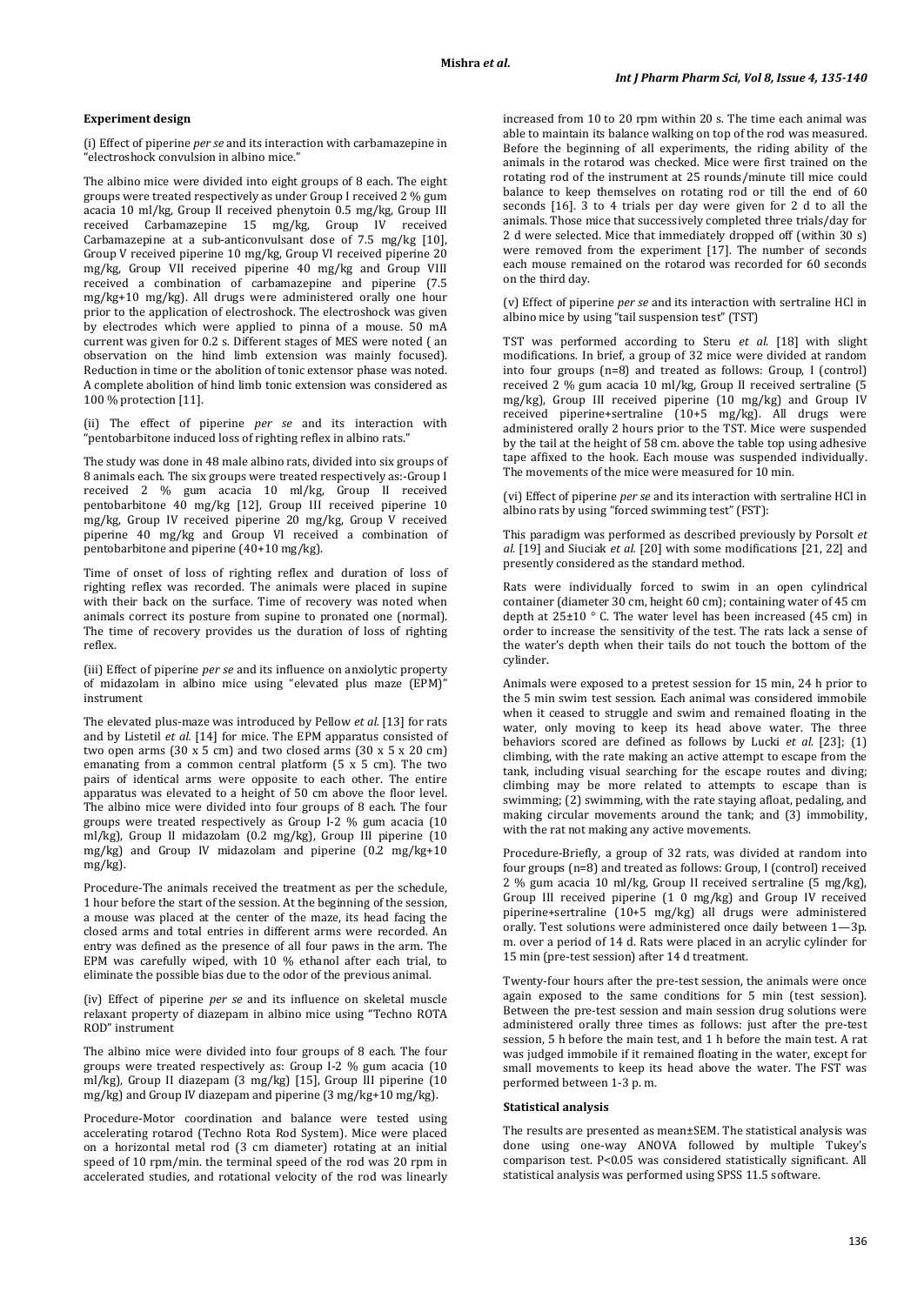# **RESULTS**

(i) The effect piperine, phenytoin and carbamazepine on MES in mice and piperine interaction with carbamazepine: Phenytoin abolished the tonic hind limb extension completely and was 100 % protective against convulsions.

While piperine at a dose of 20 and 40 mg/kg decreased the duration of tonic hindlimb extension (6.68 and 6.92 s) and incidence of convulsions was 37.5 %, i.e. out of eight animals, three animals had convulsions and rest five were protected against MES-induced convulsion.

When carbamazepine was administered in sub anticonvulsant dose,

it significantly reduced the duration of the tonic hind limb extension (9.99 s) as compared to control group (15.70 s), although all the eight animals in carbamazepine group developed convulsions i.e. 100 % incidence of convulsions was seen.

When carbamazepine was concomitantly administered with piperine, it not only significantly reduced the tonic hindlimb extension (6.32 s) but also 75 % incidence of convulsion was seen i.e. out of eight animals six animals had convulsions while the rest two were protected.

Piperine at a dose of 10 mg/kg did not show any anticonvulsant activity.

| Treatment          | Dose (mg/kg) orally | Duration of tonic hindlimb extension in seconds | Incidence of convulsion % |
|--------------------|---------------------|-------------------------------------------------|---------------------------|
| Control            | $10 \text{ ml/kg}$  | $15.70 \pm 0.48$                                | 100                       |
| $(2\%$ gum acacia) |                     |                                                 |                           |
| Phenytoin          | 0.5                 |                                                 | A                         |
| Carbamazepine      | 15                  | $\overline{\phantom{0}}$                        | A                         |
| Carbamazepine      | 7.5                 | $9.99 \pm 0.38$                                 | 100                       |
| Piperine           | 10                  | $12.33 \pm 0.28$                                | 100                       |
| Piperine           | 20                  | $6.68 \pm 0.30$ *                               | 37.5                      |
| Piperine           | 40                  | $6.92 \pm 0.43$ *                               | 37.5                      |
| Carbamazepine      | $7.5 + 10$          | $6.32 \pm 0.29$ **                              | 75                        |
| +Piperine          |                     |                                                 |                           |
| One Way            | F                   | 97.63                                           |                           |
| ANOVA              | P                   | < 0.05                                          |                           |

One way ANOVA followed by multiple tukey's comparisons test., Values are n= 8 mean±SEM, df= 7, 56, \* P<0.05 with respect to control, † P<0.05 with respect to carbamazepine 7.5 mg/kg. A-Absence of convulsion

(ii) Effect of pentobarbitone (40 mg/kg, p. o.) and piperine (10, 20, & 40 mg/kg) and their combination on righting reflex in rats: 2 % gum acacia and piperine at 10, 20 and 40 mg/kg did not showed any loss in righting reflex.

Onset of loss of righting reflex with pentobarbitone reached earlier when it was combined with piperine. The total duration of sleeping was also enhanced when pentobarbitone was combined with piperine (P<0.05).

| Group              | Dose (mg/kg) (orally) | Time of onset (min)      | <b>Duration</b> (min)    |
|--------------------|-----------------------|--------------------------|--------------------------|
| $(2\%$ gum acacia) | $10 \text{ ml/kg}$    | $\overline{\phantom{a}}$ |                          |
| Pentobarbitone     | 40                    | $34.37 \pm 1.26$         | $71\pm2.12$ *            |
| Piperine           | 10                    | $\overline{\phantom{a}}$ | $\overline{\phantom{0}}$ |
| Piperine           | 20                    | $\overline{\phantom{0}}$ |                          |
| Piperine           | 40                    | $\overline{\phantom{a}}$ |                          |
| Pentobarbitone     | $40 + 10$             | $22.12 \pm 1.49$ */t     | $180.37 \pm 5.22$ **     |
| +Piperine          |                       |                          |                          |
| One way ANOVA      |                       | 303.56                   | 912.60                   |
|                    |                       | < 0.001                  | < 0.001                  |

One way ANOVA followed by multiple tukey's comparison test., Values are mean±SEM, n=8 in each group, df= 5, 42, \* *P<*0.05 as compared to control, † *P<*0.05 as compared to standard (pentobarbitone) group

(iii) Effect of midazolam, piperine and their combination on behavior of mice in elevated plus maze: Midazolam treated mice showed a significant increase in the number of open arm entries, preference for the open arm and the time spent in open arm (3.88, 36.95 & 44.94). They showed a reduction in time spent in the closed arms, when compared to control group.

While the combination of midazolam and piperine showed a greater increased preference for open arm when compared with control group as well as midazolam alone group. Time spent in the closed arm (51.43) was also significantly reduced as compared to midazolam alone group. No significant such activity was seen in piperine group (P>0.05).

(iv) Effect of diazepam, piperine and their combination on behavior of mice in rotarod: Control (2 % gum acacia) and piperine (10 mg/kg) maintained rota rod performance throughout the test period.

While motor coordination in diazepam alone and its combination with *piperine* group was significantly impaired (P<0.05) as compared to control group. Further, in combination group the muscle relaxant activity was more significantly impaired in comparison with the diazepam alone group (P<0.05).

(v) The effect piperine, sertraline and their combination on immobility period in TST: Sertraline at a dose of 5 mg/kg significantly reduces the immobility period (121.44 s) and thereby increased the mobility of animals. This effect was further enhanced to a significant extent when piperine was combined with sertraline (immobility period reduced to 76.53 s).

(vi) The effect piperine, sertraline and their combination on immobility period in FST: Sertraline when co-administered with *piperine*, reduced the immobility period in FST (125.31 s) which was significantly greater than sertraline alone  $(173.82 \text{ s})$   $(P<0.05)$ .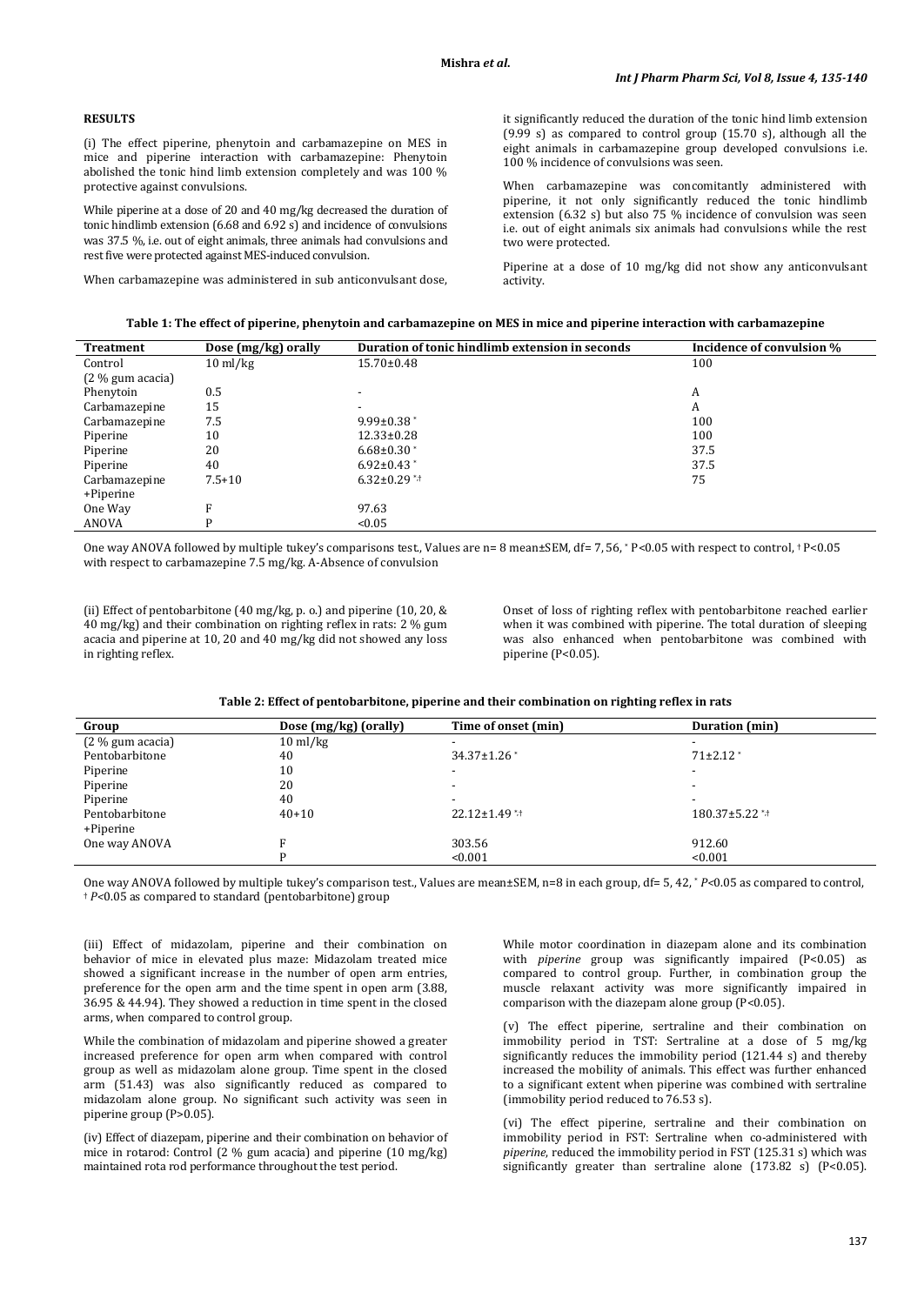| <b>Treatment</b>   | Dose            | <b>Number of entries</b>      |                                | % preference to open arm | Time spent (seconds)          |                                |
|--------------------|-----------------|-------------------------------|--------------------------------|--------------------------|-------------------------------|--------------------------------|
|                    | mg/kg<br>orally | <b>Open</b>                   | Total                          |                          | <b>Open</b>                   | Closed                         |
| $(2\%$ gum acacia) | 10              | $2.13 \pm 0.48$               | $5.12 \pm 1.26$                | 41.60                    | $16.14 \pm 0.68$              | 228.93±7.77                    |
|                    | ml/kg           |                               |                                |                          |                               |                                |
| Midazolam          | 0.2             | $3.88 \pm 0.91$               | $10.50 \pm 1.38^*$             | 36.95                    | $44.94 \pm 1.73$ <sup>*</sup> | $180.37 \pm 3.38$ <sup>*</sup> |
| Piperine           | 10              | $2.00 \pm 0.38$               | $5.50 \pm 1.08$                | 36.36                    | $15.76 \pm 1.08$              | $216.65 \pm 3.86$              |
| Midazolam          | 0.2             | $7.00 \pm 0.46$ <sup>*†</sup> | $10.25 \pm 0.73$ <sup>*†</sup> | 68.29                    | 114.95±4.61*+                 | $51.43 \pm 3.92$ <sup>**</sup> |
| +Piperine          | $+10$           |                               |                                |                          |                               |                                |
| One-way            | п               | 24.43                         | 53.27                          |                          | 336.72                        | 257.40                         |
| ANOVA              | D               | < 0.01                        | < 0.01                         |                          | < 0.01                        | < 0.01                         |

**Table 3: Effect of midalolam, piperine and their combination on behavior of mice in elevated plus maze paradigm**

One way ANOVA followed by multiple tukey's comparison test., Values are mean±SEM. df = 3, 28, \**P*<0.05, compared to control group, †*P*<0.05, compared to standard (midazolam) group.

| Table 4: Effect of diazepam, piperine and their combination on behavior of mice in rotarod paradigm |  |  |  |
|-----------------------------------------------------------------------------------------------------|--|--|--|
|                                                                                                     |  |  |  |

| <b>Treatment</b>   | Dose mg/kg         | <b>Basal reading</b> | mean time on rotarod after treatment |                                |                                |                                |
|--------------------|--------------------|----------------------|--------------------------------------|--------------------------------|--------------------------------|--------------------------------|
|                    | orally             | In seconds           | $60 \text{ min}$                     | <b>90 min</b>                  | $120 \,\mathrm{min}$           | 240 min                        |
| $(2\%$ gum acacia) | $10 \text{ ml/kg}$ | 60                   | 60                                   | 60                             | 60                             | 60                             |
| Diazepam           |                    | 60                   | $47.41 \pm 1.02^*$                   | $40.21 \pm 0.74$ <sup>*</sup>  | $23.18 \pm 1.23$ <sup>*</sup>  | $32.69 \pm 1.29$ <sup>*</sup>  |
| Piperine           | 10                 | 60                   | $59.75 \pm 0.25$                     | 60                             | 60                             | 60                             |
| Diazepam           |                    | 60                   | $40.78 \pm 0.83$ <sup>*</sup>        | $33.87 \pm 2.37$ <sup>**</sup> | $16.12 \pm 1.36$ <sup>*+</sup> | $24.74 \pm 1.22$ <sup>*†</sup> |
| +Piperine          | $+10$              |                      |                                      |                                |                                |                                |

One way ANOVA followed by multiple tukey's comparison test., Values are mean±SEM. df = 3, 28, \**P*<0.05, compared to control group, †*P*<0.05, compared to standard (diazepam) group.

**Table 5: The effect of piperine, sertraline and their combination on immobility period in TST**

| Treatment                  | Dose (mg/kg) orally | Immobility period (seconds) |
|----------------------------|---------------------|-----------------------------|
| Control $(2\%$ gum acacia) | $10 \text{ ml/kg}$  | 191.96±2.45                 |
| Sertraline                 |                     | $121.44 \pm 4.41$           |
| Piperine                   | 10                  | $187.65 \pm 2.31$           |
| Sertraline+Piperine        | $5 + 10$            | $76.53 \pm 2.68$ * $\pm$    |
| One Way                    |                     | 319.18                      |
| ANOVA                      |                     | < 0.001                     |

One way ANOVA followed by multiple tukey's comparison test., Values are n= 8 mean±SEM, df= 3, 28, \* P<0.05 with respect to control, † P<0.05 with respect to sertraline

| Treatment                  | Dose (mg/kg) orally X 14 d | Immobility period for 5 min (seconds) |  |
|----------------------------|----------------------------|---------------------------------------|--|
| Control $(2\%$ gum acacia) | $10 \text{ ml/kg}$         | 244.74±1.96                           |  |
| Sertraline                 |                            | $173.82 \pm 3.16$ <sup>*</sup>        |  |
| Piperine                   | 10                         | $259.51 \pm 6.83$                     |  |
| Sertraline+Piperine        | $5 + 10$                   | $125.31 \pm 3.03$ **                  |  |
| One Way                    |                            | 226.70                                |  |
| ANOVA                      |                            | < 0.001                               |  |
|                            |                            |                                       |  |

One way ANOVA followed by multiple tukey's comparison test., Values are n= 8 mean±SEM, df= 3, 28, \* P<0.05 with respect to control, † P<0.05 with respect to sertraline

# **DISCUSSION**

In the present study piperine isolated from the piper nigrum extract was studied for CNS activity using several animal models such as MES-induced convulsions, loss of righting reflex, anxiolytic activity, muscle relaxant activity and antidepressant activity. The results indicated that piperine at a dose of 20 and 40 mg/kg has anticonvulsant activity. Apart from that piperine *per se* does not have any significant CNS effect.

Black pepper has been used as a traditional anticonvulsant in China. So we too considered observing its anticonvulsant activity on MESinduced convulsions in mice. The study revealed the reduction in the duration of the hind limb extension and a significant protection (62.5 %) against convulsions. Though it was not as protective as phenytoin and carbamazepine in which 100 % protection was observed. It is also being reported by D'Hooge R *et al.*[24] that

intraperitoneal injection of piperine in mice inhibits clonic convulsions induced by kainite. Also, they found that seizure activity induced by L-glutamate, N-methyl-D-aspartate or guanidino succinate was not blunted by piperine.

In view of its, reported bioenhancing effect, we considered to observe the response of piperine along with a subtherapeutic dose of carbamazepine. Carbamazepine was selected for the study since it's a drug with low oral bioavailability [25]. Carbamazepine at a dose of 15 mg/kg completely abolished hind limb extension with 100 % protection, while at a dose of 7.5 mg/kg had no protection against convulsions. Hence, the dose of 7.5 mg/kg (subtherapeutic) was selected to study the combined effect of piperine and carbamazepine. The result showed that the duration of hindlimb extension was reduced to 6.32 seconds, but protection against convulsion was seen in only 25 % of animals *i.e.* only two animals out of eight were protected against convulsions while the rest six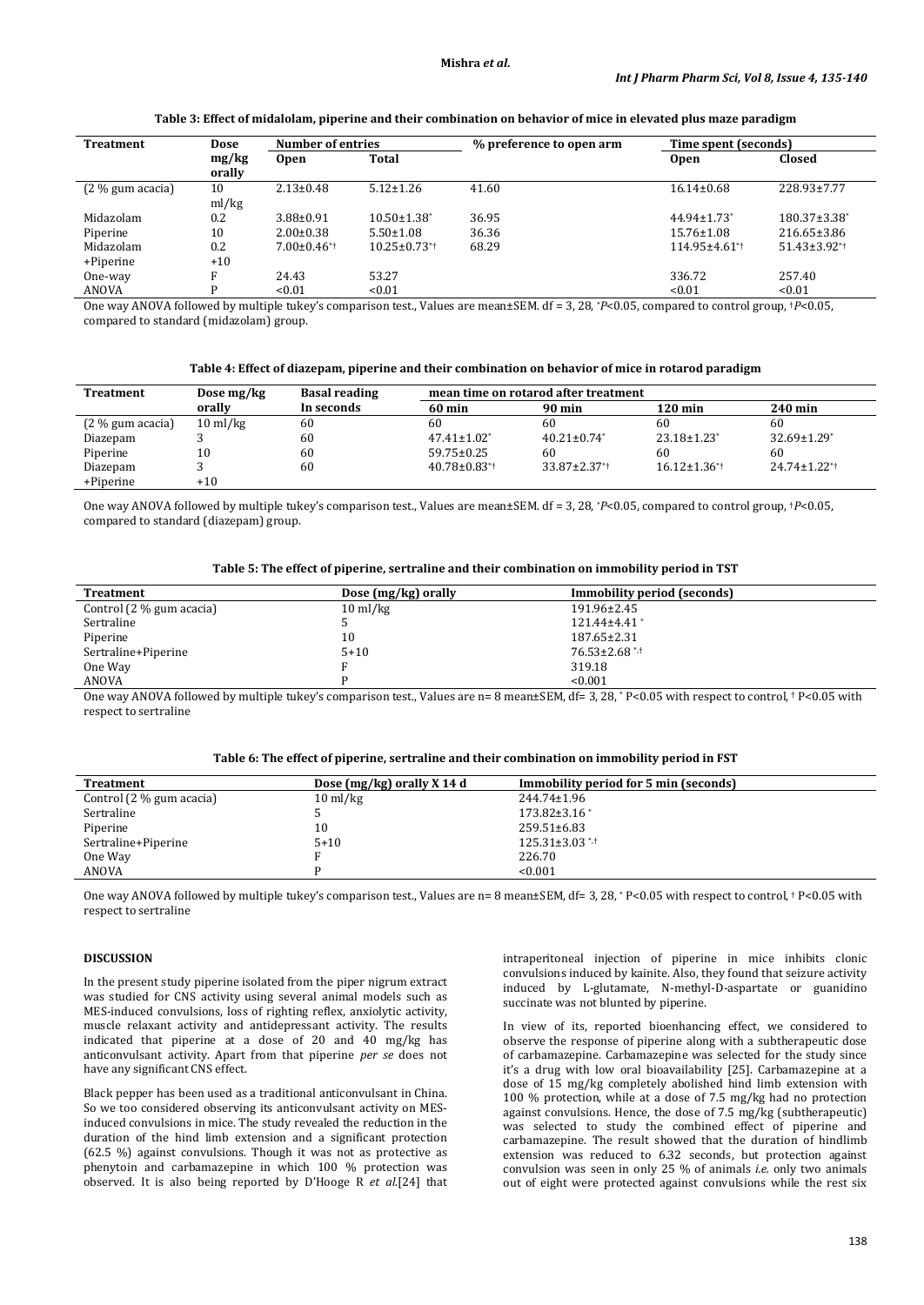had convulsions. It shows that piperine also enhances the bioavailability of carbamazepine. (table no. 1)

To further explore the mechanism of action of the anticonvulsant effect of piperine, whether there is some role of GABA, the effect of piperine was observed on the righting reflex in rats which was not abolished with the increasing graded dose. Thus, it rules out the role of GABA in the mechanism of anticonvulsant action of piperine. Also in view of enhancing effect the same experiment was repeated in combination with pentobarbitone orally. The pentobarbitone sleeping time was earlier in onset and enhanced in duration (table no. 2). Since piperine is not having any inhibiting effect on GABA, hence the enhanced activity of pentobarbitone could be concluded as bioenhancing effect.

This study is also supported by other experiments where the activity of midazolam (an antianxiety drug) was assessed in the presence of piperine. Elevated plus maze method was used to evaluate the activity of midazolam. The number of entries in open arms, increase preference towards the open arm and time spent in open arm were the criteria for the antianxiety effect. Piperine alone did not produce any change in these parameters. However, piperine significantly enhanced the effect of midazolam. The antianxiety effect of midazolam in the dose of 0.4 mg/kg converted to the sedative effect (the animals became drowsy with the loss of their normal exploratory nature. They remain immobile at the site where they were left). So we reduced the dose of midazolam to 0.2 mg/kg and the same study was repeated in presence and absence of piperine. Midazolam was little less effective in this reduced dose (table no. 3). However, when combined with piperine the effect was nearly equal to 0.4 mg/kg of midazolam. It clearly reflects that there is some bioenhancing effect on midazolam too.

The constant observation of an increase in the effect of various drugs forced us to think over the bioenhancer effect of piperine. This enhancement may be either due to increase in absorption or reduction in metabolism of the drug. Our next experiment gave us an interesting result that the muscle relaxant effect of diazepam, as observed by rotarod method was increased, as suggested by a reduction in maintenance time on rotarod though the total duration of activity was not increased. It reflects that piperine perhaps increases the absorption of diazepam (table no. 4).

In order to take the advantage of bioenhancer effect in reduction of required doses of few more experiments were planned. The antidepressant drug sertraline HCl which is having about 60 % oral bioavailability as compared to fluoxetine that has about 99 % oral bioavailability was taken for the study.

The study was planned on both acute and chronic depressant models in albino mice and rats (tail suspension test and forced swim test respectively table no. 5 & 6). Piperine did not show any individual effect, but when combined with sertraline a significant increase in the immobility period was observed in comparison to sertraline alone. It further reflects that there is some increase in the bioavailability of sertraline.

All the experiments suggested that piperine has bio-enhancing property. There are various studies which suggest that piperine increases the bioavailability of the drugs. The probable mechanisms are, by promoting rapid absorption and by increasing the solubility of the drugs [26]. It enhances the gastrointestinal blood flow as shown by a study done by Annamalai AR *et al.* [27] and stimulates Gamma–glutamyl transpeptidase activity, thereby increasing the uptake of drugs by gastrointestinal epithelium [28].

Another very important mechanism of action of bio-enhancement is by inhibition of drug metabolism by piperine. Piperine has been shown to inhibit different cytochrome P450 isoforms as well as UDP–glucuronyl transferase and other phase II reactions, thus decreasing the metabolism of other drugs [29, 30].

# **CONCLUSION**

Piperine has the potential to be used as a bioenhancer when combined with various drugs where it would reduce the dose of the standard drug and thereby possibly reduce their adverse effects.

Piperine also has the potential to provide additional benefits in anticonvulsant therapy, which will immensely be helpful in reducing the adverse effect related to conventional antiepileptic drugs.

#### **ACKNOWEDEDGEMENT**

The author is grateful to Mr. N. Peter Amsar (P) LTD, Indore. The authors would also like to acknowledge all the members of Department of Pharmacology, M. G. M. Medical College, Indore for their support in carrying out this work.

# **CONFLICTS OF INTERESTS**

All authors have none to declare

#### **REFERENCES**

- 1. WHO health report. Mental disorders affect one in four people.<br>Available from: http://www.who.int/whr/2001/media http://www.who.int/whr/2001/media\_ centre/press\_release/en/. [Last accessed on 08 Dec 2015].
- Centre for Addiction and Mental Health. Mental Illness and Addictions: Facts and Statistics. Available from Addictions: Facts and Statistics. Available from http://www.camh.ca/en/hospital/about\_camh/newsroom/for \_reporters/Pages/addictionmentalhealthstatistics.aspx. [Last accessed on 08 Dec 2015].
- 3. Johri RK, Zutshi U. An Ayurvedic formulation 'Trikatu and its constituents. J Ethnopharmacol 1992;37:85-91.
- 4. Chun H, Shin DH, Hong BS, Cho WD, Cho HY, Yang HC. Biochemical properties of polysaccharides from black pepper. Biol Pharm Bull 2002;25:1203-8.
- 5. Dhuley JN, Raman PH, Mujumdar AM, Naik SR. Inhibition of lipid peroxidation by piperine during experimental inflammation in rats. Indian J Exp Biol 1993;31:443-5.
- 6. Bano G, Raina RK, Zutshi U*.* Effect of piperine on bioavailability and pharmacokinetics of propanolol and theophylline in healthy volunteers. Eur J Clin Pharmacol 1991;4:615-7.
- 7. Kokate CK. Textbook of practical pharmacognosy. 4th ed. Vallabh Prakashan, New Delhi; 2003. p. 143.
- 8. Harry Lawless. Oral chemical irritation: psychophysical properties. Chem Senses 1984;9:143-55.
- 9. The Merck Index. 12th ed. Merck and Co., Inc., Whitehouse Station, NJ, USA; 1996. p. 1286.
- 10. Luszczki JJ, Antkiewicz-Michaluk L, Czuczwar SJ. 1-Methyl-1,2,3,4-tetrahydroisoquinoline enhances the anticonvulsant action of carbamazepine and valproate in the mouse maximal electroshock seizure model. Neuropharmacology 2006; 50:133-42.
- 11. Macdonald RL, Kelly KM. Antiepileptic drug mechanisms of action. Epilepsia 1995;36 Suppl 2:2-12.
- 12. Dandiya PC, Cullumbine H. Studies on *acorus calamus* (iv): investigations on the mechanism of action in mice. J Pharmacol Exp Ther 1959;126:334.
- 13. Pellow S, Chopin P, File SE, Briley M. Validation of open: closed arm entries in an elevated plus-maze as a measure of anxiety in the rat. J Neurosci Methods 1985;14:149-67.
- 14. Lister RG. The use of a plus-maze to measure anxiety in the mouse. Psychopharmacology 1987;92:180-5.
- 15. Löw*.* Molecular and neuronal substrate for the selective attenuation of anxiety. Science 2000;131:290.
- 16. McIlwain KL, Merriweather MY, Yuva-Paylor LA, Paylor R. The use of behavioral test batteries: effects of training history. Physiol Behav 2001;73:705–17.
- 17. Vogel HG, Vogel WH. Drug discovery and evaluation, pharmacological assay. Springer, Berlin; 1997. p. 260-1.
- 18. Kamei J, Miyata S, Morita K, Saitoh A, Takeda H. Effects of selective serotonin reuptake inhibitors on the immobility time in tail suspension test in streptozotocin-induced diabetic mice. Pharmacol Biochem Behav 2003;75:247-54.
- 19. Porsolt R, Le Pichon M, Jalfre M. Depression: a new animal model sensitive to antidepressant treatments. Nature 1977;266:730-2.
- Siuciak JA, Lewis DR, Wiegand SJ, Lindsay R. Antidepressantlike effect of brain-derived neurotrophic factor (BDNF). Pharmacol Biochem Behav 1997;56:131-7.